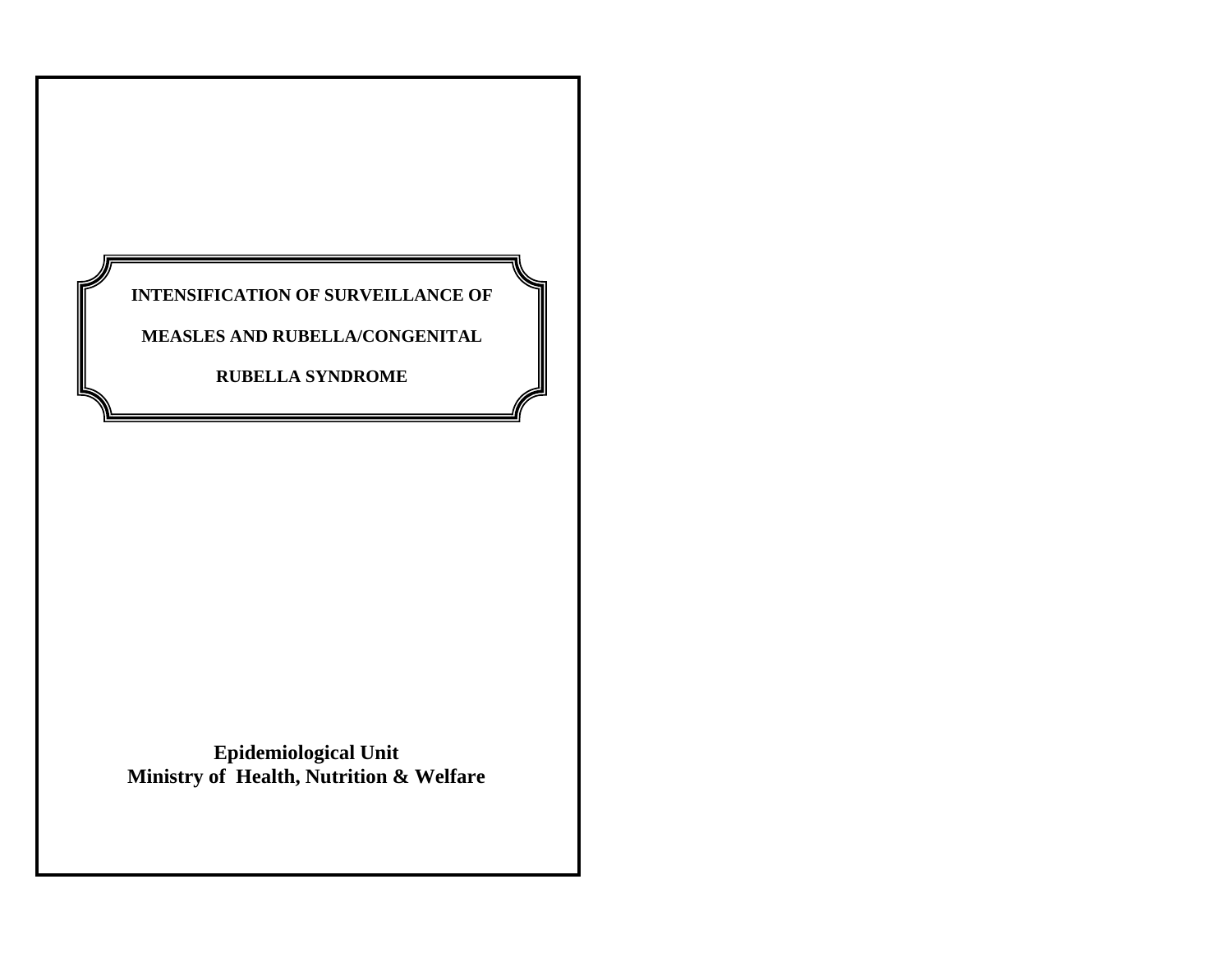<span id="page-1-0"></span>

| <b>Serial No.</b>                             | 1 | $\mathbf 2$ | 3 | 4 | 5 |
|-----------------------------------------------|---|-------------|---|---|---|
| Name of the patient                           |   |             |   |   |   |
| Ward                                          |   |             |   |   |   |
| Date of admission                             |   |             |   |   |   |
| Age(Date of birth)                            |   |             |   |   |   |
| <b>Sex</b>                                    |   |             |   |   |   |
| B.H.T. No                                     |   |             |   |   |   |
| Blood for serology sent<br>(yes/no)           |   |             |   |   |   |
| <b>Address</b>                                |   |             |   |   |   |
| Signs / symptoms of the patient : (Yes/No)    |   |             |   |   |   |
| Microcephaly                                  |   |             |   |   |   |
| Mental retardation                            |   |             |   |   |   |
| Congenital heart disease                      |   |             |   |   |   |
| Loss of hearing                               |   |             |   |   |   |
| Cataract                                      |   |             |   |   |   |
| Pigmentary retinopathy                        |   |             |   |   |   |
| Splenomegaly                                  |   |             |   |   |   |
| Others (Specify)                              |   |             |   |   |   |
| History of the patients mother : $(Yes / No)$ |   |             |   |   |   |
| Mother having febrile rash                    |   |             |   |   |   |
| during pregnancy                              |   |             |   |   |   |
| Rubella Immunization                          |   |             |   |   |   |
| status of the mother                          |   |             |   |   |   |
| If Yes date of<br>immunization                |   |             |   |   |   |
|                                               |   |             |   |   |   |

# **Congenital Rubella Syndrome (CRS) Register**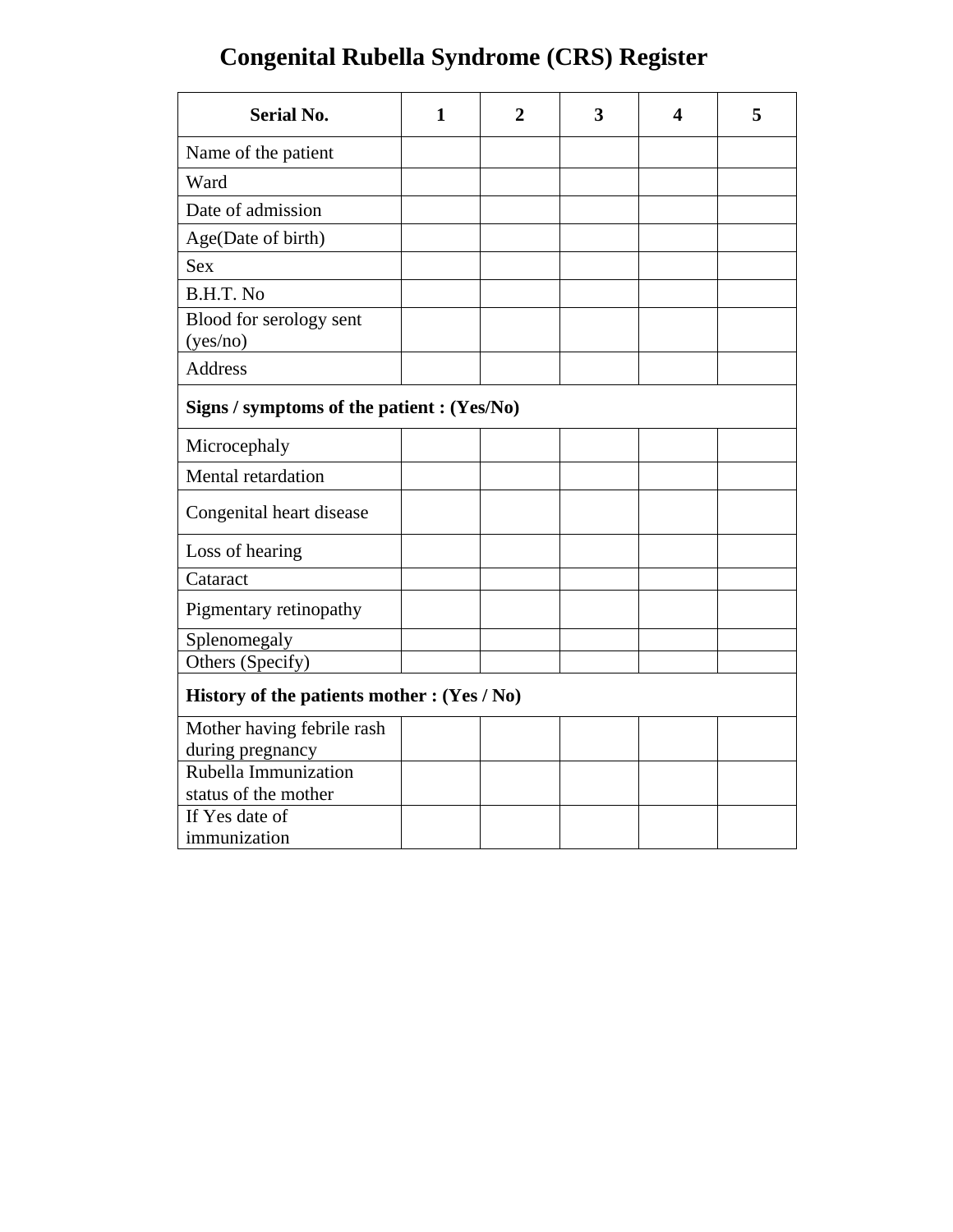### INTENSIFICATION OF SURVEILLANCE OF MEASLES AND RUBELLA/CONGENITAL RUBELLA SYNDROME

Measles is a highly infectious disease responsible for a high degree of morbidity among children. Fatal cases of measles however is now hardly reported as it has been controlled following successful implementation of the immunization programme.

The measles vaccine was introduced into the immunization programme of Sri Lanka towards the latter part of 1984. The morbidity and mortality due to measles continued to come down since then . In spite of a relatively low incidence of measles during the past decade, an outbreak of the disease occurred in Sri Lanka during the period of September 1999 – June 2000. This was due to accumulation of succeptibles over the years since the measles vaccine has only 85% vaccine efficacy. Over 15,000 infected cases of measles were reported to the Epidemiological Unit during this outbreak.

The Rubella vaccine was introduced to the expanded programme on immunization in 1996 targeting all females aged 11-44 years, with the objective of preventing congenital rubella syndrome (CRS). This was carried out as a school based programme. Females 11-15 years were immunized in schools and the rest were immunized in the community. MR vaccine was introduced to all children ( Male and female ) aged 3 years. With the introduction of the MR vaccine, the objective of rubella immunization has changed from preventing CRS to preventing rubella infection.

The main objective of the measles and rubella immunization programme is to prevent the morbidity and mortality associated with measles and congenital rubella syndrome.

<sup>1</sup>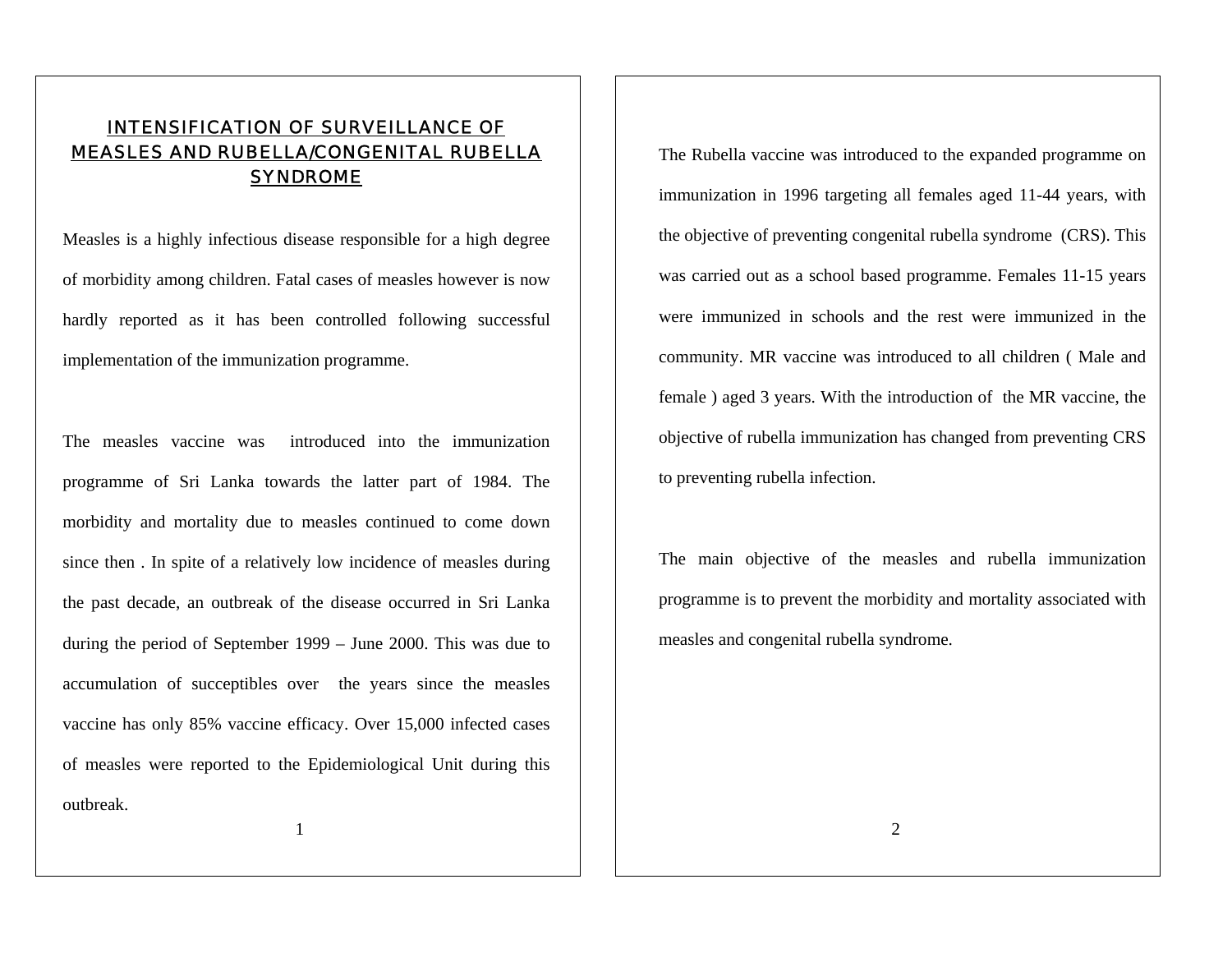### 1. Plan for 2005-2009

It has been decided to carry out the following activities to strengthen the epidemiological and laboratory surveillance of Rubella / CRS / Measles.

- i.Close monitoring of cases of rubella/measles
- ii. Introduce weekly reporting of Rubella/ CRS and zero case reporting
- iii. Laboratory investigations of **all cases** of rubella/measles for rubella and measles antibodies ( IgG , IgM )
- iv. Prediction of outbreaks the accumulation of susceptibles will be monitored to permit prediction of future outbreaks.

### 2. Case definitions

### 2.1 Surveillance case definition of Rubella

An illness that has following characteristics: Acute onset of generalized maculopapular rash; temperature greater than  $99.0^{\circ}$ F. (greater than  $37.2^{\circ}$ C); arthralgia, arthritis, lymphadenopathy (usually suboccipital/ postauricular/ cervical) or conjunctivitis.

### 2.2 Surveillance case definition of CRS

An illness usually manifesting in infancy resulting from rubella infection in utero and characterized by one or more of signs and symptoms below.

- a.Cataract/congenital glaucoma, pigmentary retinopathy
- b. Congenital Heart disease (Most commonly Patent Ductus Arteriosis, or Peripheral Pulmonary Artery Stenosis)
- c.Loss of hearing
- d.Purpura, splenomegaly, jaundice
- e.Meningoencephalitis, microcephaly, mental retardation
- f. Radioluscent bone disease
	- or

rubella infection

#### 2.3 Surveillance case definition of Measles  **Any person with:**

•Fever

and

•Maculopapular (i.e. non vescicular ) rash

### **And at least one of the following:**

- •Cough
- •Coryza (i.e. runny nose)
- •Conjunctivitis (i.e. red eyes)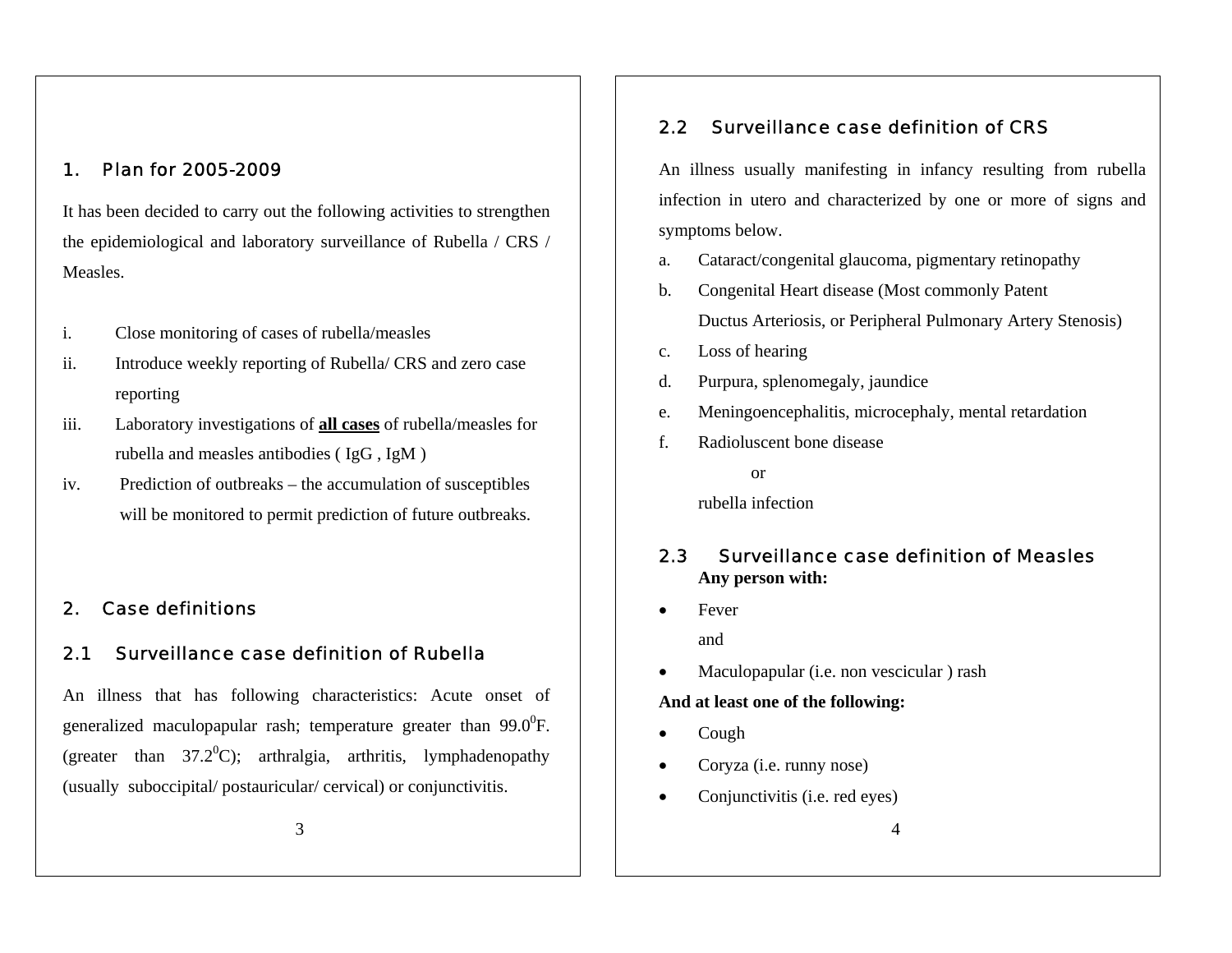#### 3. Weekly reporting of rubella/measles from sentinel sites

A national Rubella and Measles CRS register is maintained at the Epidemiological Unit. It has been decided to consider all AFP surveillance sites as rubella CRS/measles surveillance sites. These sentinel sites are the institutions where a pediatrician is available (Refer my No: EPID/302/V/99). All infection control nurses (ICNs) at the sentinel sites are expected to maintain a CRS/Rubella register( [annexure I\)](#page-1-0) as the one maintained in the Epidemiological Unit. The infection control nurses are also expected to visit medical, paediatric, obstetric, cardiology, ophthalmology and ENT wards for detection of cases (both CRS/Rubella and Measles) and to notify promptly to the Epidemiologist by phone/fax/E-mail.

Each suspected case of rubella/CRS/measles, should be included in the weekly reporting form for AFP, measles, rubella cases from hospitals (sentinel sites) –no. EPID/37/5/R2004 [\(annexure II\),](#page-1-0) and should be sent every Friday to the Epidemiologist, Epidemiological Unit, Colombo with a copy to the Regional Epidemiologist. This form should be sent even if no cases have been detected (nil/Zero reporting) for the week. A total of 55 reports would be received from each site per year and the performance rate will be measured accordingly.

#### 4. Laboratory investigations for measles / rubella /CRS

- • A blood sample of 2-5 ml. should be collected from each suspected case of measles / rubella/CRS into a sterile, dry, screw capped container without any anti coagulant.
- • Label and leave the specimen at room temperature for about 30 minutes and then refrigerate until dispatch.
- • Sample should be sent to MRI for IgG and IgM antibodies for confirmation of the diagnosis.

# 4.1 Laboratory criteria and diagnosis of rubella

 The following are considered as the laboratory criteria for the diagnosis of rubella.

- •Isolation of rubella virus or,
- • Significant rise between acute and convalescent phase titres in serum rubella immunoglobulin G ( IgG) antibody level by any standard serological assay or,
- •Positive serologic test for rubella IgM antibodies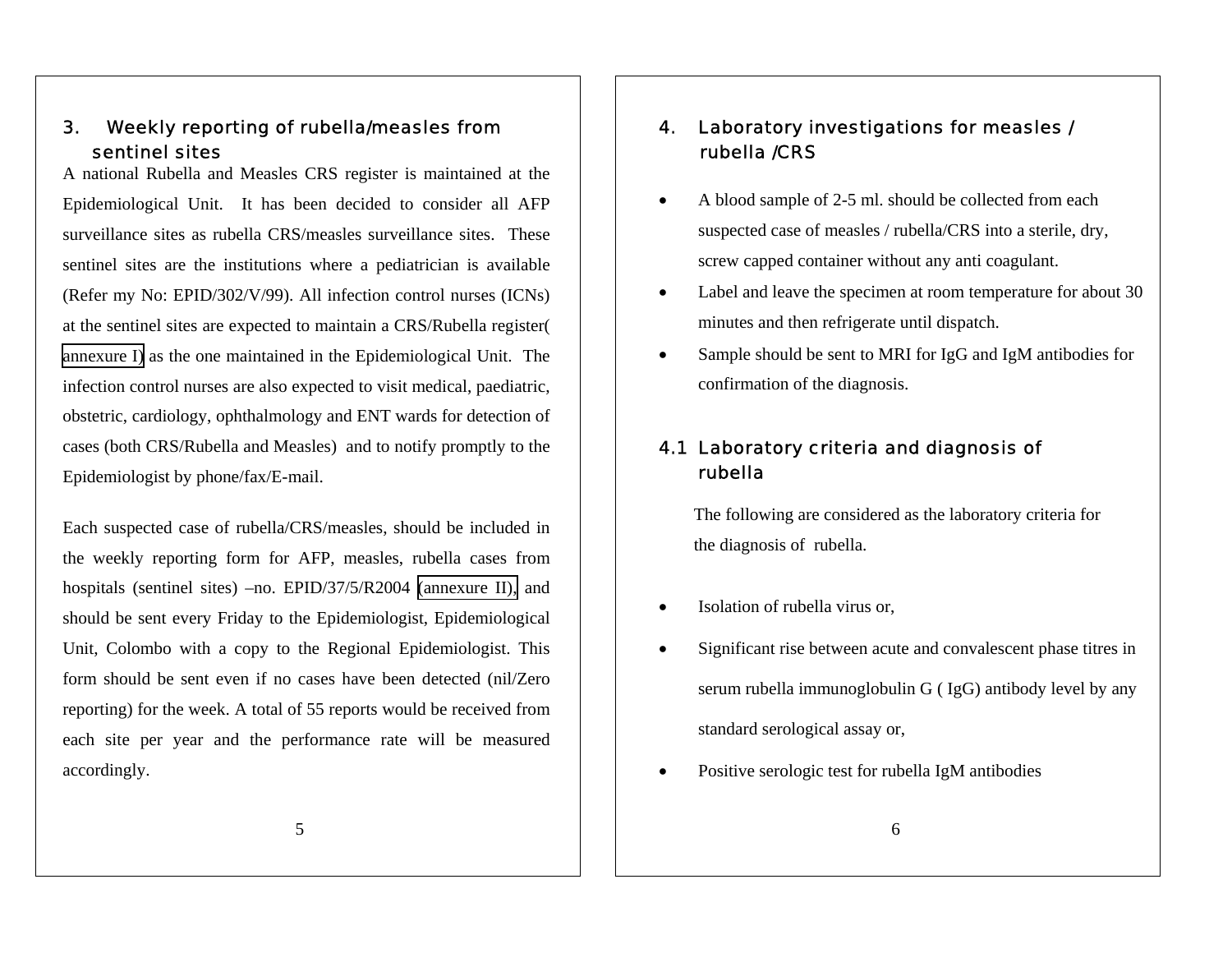### 4.2 Laboratory criteria and diagnosis of CRS

 The following are considered as the laboratory criteria for the diagnosis of CRS.

- •Isolation of rubella virus or,
- •Demonstration of rubella specific IgM antibody or,
- • Infant rubella antibody level that persists at a higher level and for a major period than expected from passive transfer of maternal antibody (i.e. rubella titre that does not drop at the expected rate of a two fold dilution per month.)

# 4.3 Laboratory criteria and diagnosis of **Measles**

The following are considered as the laboratory criteria for the diagnosis of Measles.

- • Requires a single blood sample taken at first contact with the health facility with a request form for the blood sample ( [Annexure III](#page-7-0) )
- • Detection of measles specific IgM antibodies in blood collected within 3 – 28 days of onset of rash.
- • Isolation of measles virus from urine, naso-pharyngeal aspirates or peripheral blood lymphocytes during the prodrome or rash stages of the disease.

#### 5.Immunization for Rubella / Measles

- • Currently, Measles- Rubella( MR ) vaccine has been incoorporated into the EPI schedule, where a single dose of MR vaccine is given to children aged 3 years.
- •In addition, all females in the reproductive age group  $(11 - 44)$ years) are required to have the rubella vaccine, provided that they are not pregnant at the time of administration of the vaccine.
- • Immunization with rubella in schools at 8 years of age (males and females) is also in practice.
- 6. Other measures that can be undertaken for intensification of control of measles / Rubella / CRS
- •Review of rubella vaccination status at MOH level by PHM area
- • Screening for rubella vaccination at
	- ¾Anti Natal Clinics
	- ¾Child Welfare Clinics
	- ¾Family Planning Clinics
	- ¾Suwanari Clinics
- Immunization of mothers in post natal wards after delivery
- •Small serological surveys in the community.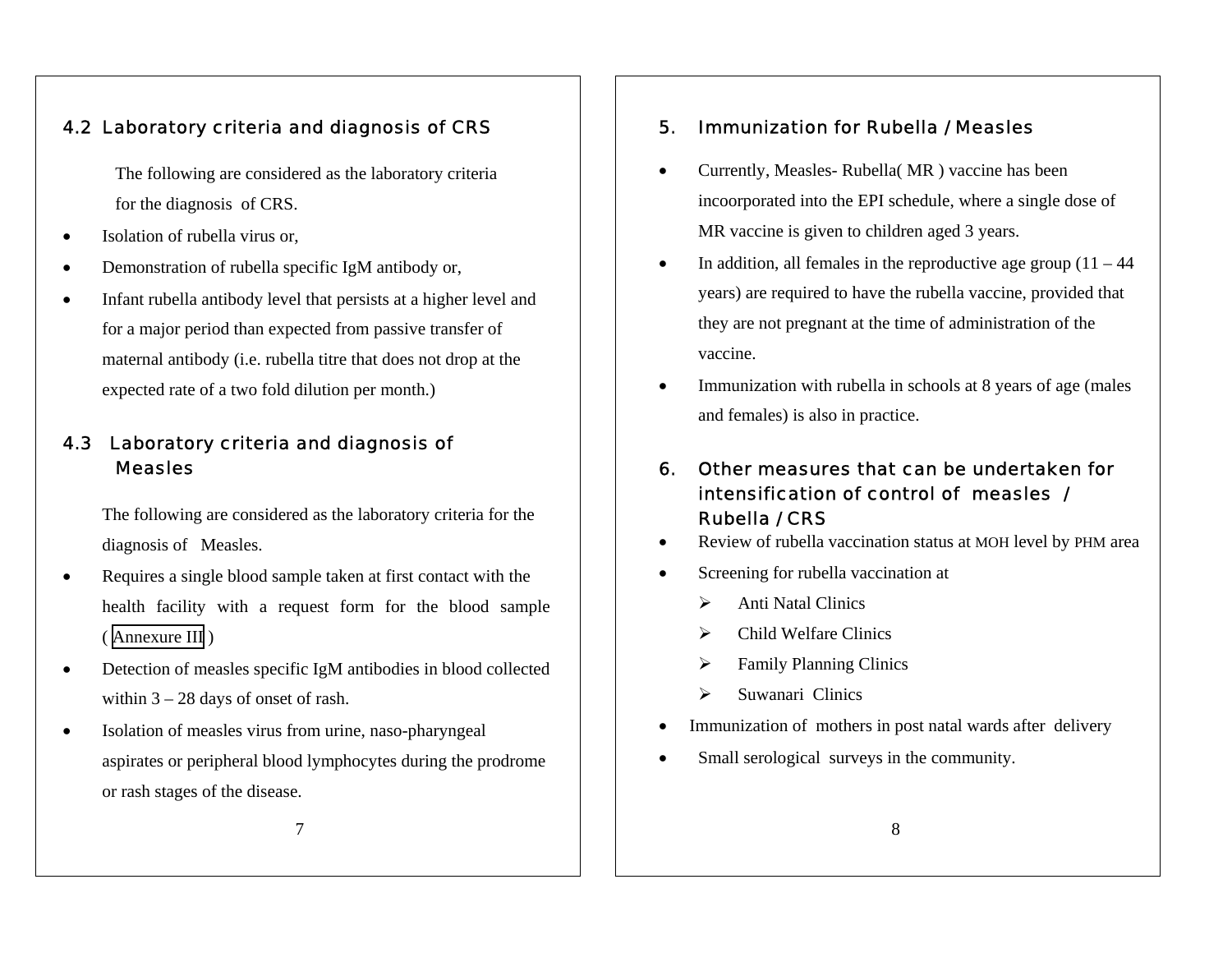FORM: EPID/37/5/R2004

# <span id="page-6-0"></span>**WEEKLY REPORTING FORM FOR AFP\*, MEASLES, RUBELLA /CRS CASES FROM HOSPITALS**

**(SENTINEL SITES)** 

**INSTITUTION:…………………………………** 

**Week of reporting: (Saturday to Friday) . .200 to . .200**

| <b>Disease</b> | $\sim$ $\sim$<br>Name of<br>the<br>patient | $\bullet$<br>Age | <b>Sex</b> | Ward | <b>B.H.T.</b><br>No. | $***$<br><b>D.O.A</b> | _____<br>Date of<br>onset | __<br><b>Residential address</b> |
|----------------|--------------------------------------------|------------------|------------|------|----------------------|-----------------------|---------------------------|----------------------------------|
|                |                                            |                  |            |      |                      |                       |                           |                                  |
|                |                                            |                  |            |      |                      |                       |                           |                                  |
|                |                                            |                  |            |      |                      |                       |                           |                                  |

Name :................. Designation: ……… …... Signature: …… ……… Date: ……….

\*AFP – Acute Flaccid Paralysis

\*\* D.O.A – Date of admission

*This form should be completed for all cases of* **AFP, MEASLES, and RUBELLA/CRS**, *after visiting medical, paediatric, EYE, ENT and neurology wards during the week. Even if no cases have been detected, please forward this return every Friday to Epidemiologist, Epidemiological Unit, 231, de Saram Place, Colombo 01000 with a copy to Regional Epidemiologist, Tel: 2695112, 2681548, Fax: 2696583, E-mail:epidunit@sltnet.lk / chepid@sltnet.lk by Head of the institution/ICN/PHI or any other identified officer.*